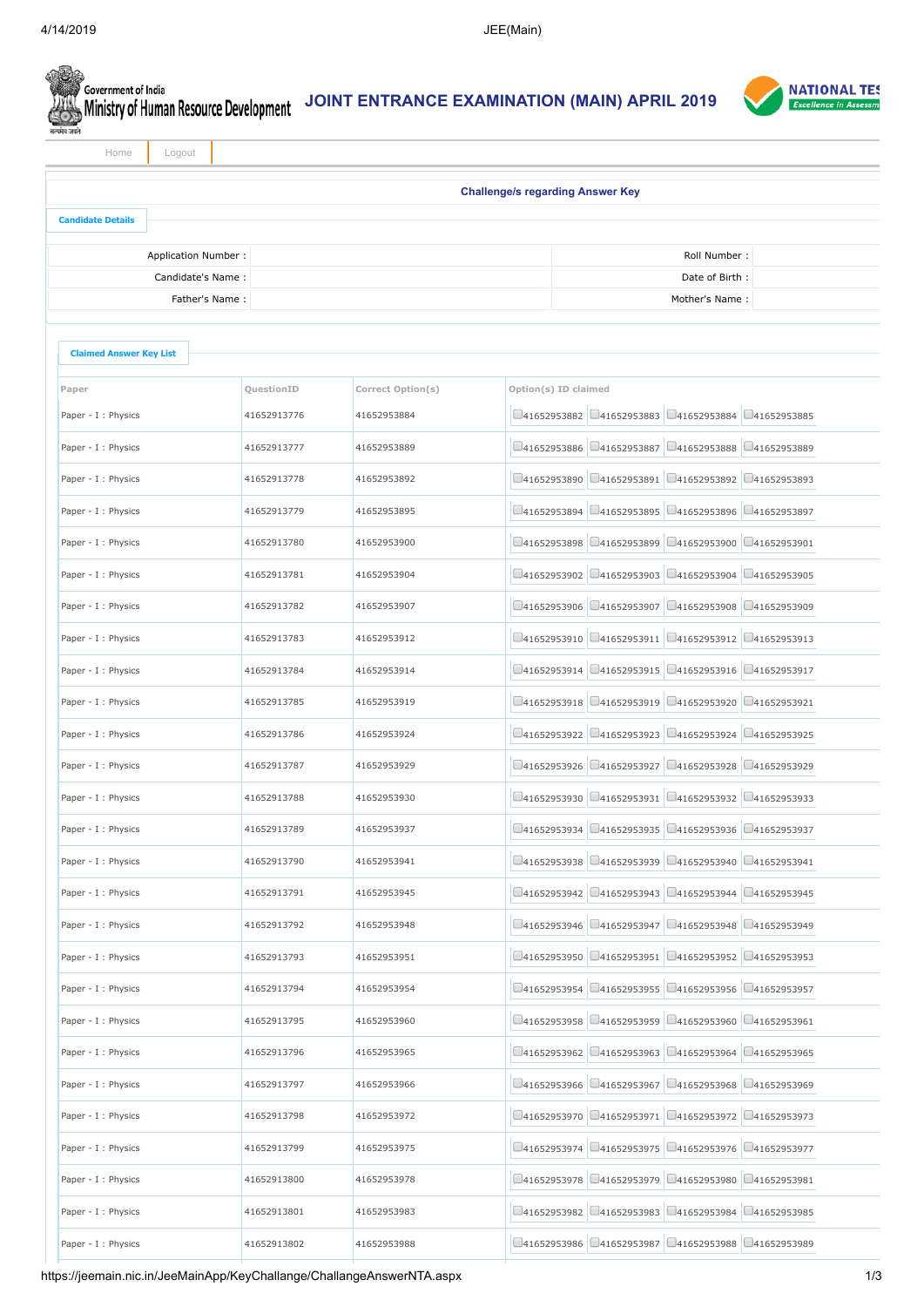## 4/14/2019 JE

| EE(Main) |  |  |
|----------|--|--|
|          |  |  |

| Paper - I : Physics     | 41652913803 | 41652953992 | $\Box$ 41652953990 $\Box$ 41652953991 $\Box$ 41652953992 $\Box$ 41652953993    |
|-------------------------|-------------|-------------|--------------------------------------------------------------------------------|
| Paper - I : Physics     | 41652913804 | 41652953995 | $\Box$ 41652953995 $\Box$ 41652953996 $\Box$ 41652953997<br>$\Box$ 41652953994 |
| Paper - I : Physics     | 41652913805 | 41652954000 | $\Box$ 41652954000 $\Box$ 41652954001<br>141652953998<br>141652953999          |
| Paper - I : Chemistry   | 41652913806 | 41652954003 | □41652954003 □41652954004 □41652954005<br>141652954002                         |
| Paper - I : Chemistry   | 41652913807 | 41652954007 | 141652954006<br>041652954007<br>$\Box$ 41652954008 $\Box$ 41652954009          |
| Paper - I : Chemistry   | 41652913808 | 41652954013 | □41652954011  □41652954012  □41652954013<br>141652954010                       |
| Paper - I : Chemistry   | 41652913809 | 41652954016 | $\Box$ 41652954015 $\Box$ 41652954016 $\Box$ 41652954017<br>$\Box$ 41652954014 |
| Paper - I : Chemistry   | 41652913810 | 41652954019 | □41652954019 □41652954020 □41652954021<br>141652954018                         |
| Paper - I : Chemistry   | 41652913811 | 41652954023 | $\Box$ 41652954023 $\Box$ 41652954024 $\Box$ 41652954025<br>141652954022       |
| Paper - I : Chemistry   | 41652913812 | 41652954027 | □41652954029<br>41652954026<br>141652954027<br>141652954028                    |
| Paper - I : Chemistry   | 41652913813 | 41652954032 | $\Box$ 41652954031 $\Box$ 41652954032 $\Box$ 41652954033<br>141652954030       |
| Paper - I : Chemistry   | 41652913814 | 41652954035 | □41652954036 □41652954037<br>141652954034<br>141652954035                      |
| Paper - I : Chemistry   | 41652913815 | 41652954040 | $\Box$ 41652954039 $\Box$ 41652954040 $\Box$ 41652954041<br>141652954038       |
| Paper - I : Chemistry   | 41652913816 | 41652954042 | $\Box$ 41652954043 $\Box$ 41652954044 $\Box$ 41652954045<br>41652954042        |
| Paper - I : Chemistry   | 41652913817 | 41652954047 | 41652954046<br>$\Box$ 41652954048 $\Box$ 41652954049<br>141652954047           |
| Paper - I : Chemistry   | 41652913818 | 41652954050 | $\Box$ 41652954051 $\Box$ 41652954052 $\Box$ 41652954053<br>141652954050       |
| Paper - I : Chemistry   | 41652913819 | 41652954056 | $\Box$ 41652954056 $\Box$ 41652954057<br>141652954054<br>$\Box$ 41652954055    |
| Paper - I : Chemistry   | 41652913820 | 41652954060 | $\Box$ 41652954059 $\Box$ 41652954060 $\Box$ 41652954061<br>41652954058        |
| Paper - I : Chemistry   | 41652913821 | 41652954062 | $\Box$ 41652954063 $\Box$ 41652954064 $\Box$ 41652954065<br>$\Box$ 41652954062 |
| Paper - I : Chemistry   | 41652913822 | 41652954069 | $\Box$ 41652954067 $\Box$ 41652954068 $\Box$ 41652954069<br>41652954066        |
| Paper - I : Chemistry   | 41652913823 | 41652954070 | □41652954071 □41652954072 □41652954073<br>41652954070                          |
| Paper - I : Chemistry   | 41652913824 | 41652954075 | $\Box$ 41652954074 $\Box$ 41652954075 $\Box$ 41652954076 $\Box$ 41652954077    |
| Paper - I : Chemistry   |             |             |                                                                                |
|                         | 41652913825 | 41652954080 | $\Box$ 41652954079 $\Box$ 41652954080 $\Box$ 41652954081<br>141652954078       |
| Paper - I : Chemistry   | 41652913826 | 41652954085 | 141652954082<br>$\square$ 41652954083<br>$\Box$ 41652954084 $\Box$ 41652954085 |
| Paper - I : Chemistry   | 41652913827 | 41652954088 | 41652954087<br>$\Box$ 41652954088 $\Box$ 41652954089<br>141652954086           |
| Paper - I : Chemistry   | 41652913828 | 41652954092 | $\Box$ 41652954091 $\Box$ 41652954092 $\Box$ 41652954093<br>41652954090        |
| Paper - I : Chemistry   | 41652913829 | 41652954095 | $\Box$ 41652954096 $\Box$ 41652954097<br>141652954094<br>$\bigcup$ 41652954095 |
| Paper - I : Chemistry   | 41652913830 | 41652954099 | $\Box$ 41652954100 $\Box$ 41652954101<br>$Q$ 41652954098<br>$\Box$ 41652954099 |
| Paper - I : Chemistry   | 41652913831 | 41652954103 | 141652954102<br>141652954103<br>141652954104<br>□41652954105                   |
| Paper - I : Chemistry   | 41652913832 | 41652954108 | $\Box$ 41652954107 $\Box$ 41652954108 $\Box$ 41652954109<br>141652954106       |
| Paper - I : Chemistry   | 41652913833 | 41652954112 | 141652954110<br>$\Box$ 41652954111<br>$\Box$ 41652954112 $\Box$ 41652954113    |
| Paper - I : Chemistry   | 41652913834 | 41652954115 | $\Box$ 41652954115 $\Box$ 41652954116 $\Box$ 41652954117<br>141652954114       |
| Paper - I : Chemistry   | 41652913835 | 41652954121 | $\Box$ 41652954119 $\Box$ 41652954120 $\Box$ 41652954121<br>41652954118        |
| Paper - I : Mathematics | 41652913836 | 41652954122 | 141652954122<br>$\Box$ 41652954123<br>$\Box$ 41652954124 $\Box$ 41652954125    |
| Paper - I : Mathematics | 41652913837 | 41652954127 | 141652954126<br>141652954127<br>$\Box$ 41652954128 $\Box$ 41652954129          |
| Paper - I : Mathematics | 41652913838 | 41652954132 | $\Box$ 41652954132 $\Box$ 41652954133<br>141652954130<br>141652954131          |
| Paper - I : Mathematics | 41652913839 | 41652954137 | □41652954135 □41652954136 □41652954137<br>141652954134                         |
| Paper - I : Mathematics | 41652913840 | 41652954140 | $\Box$ 41652954138 $\Box$ 41652954139 $\Box$ 41652954140 $\Box$ 41652954141    |